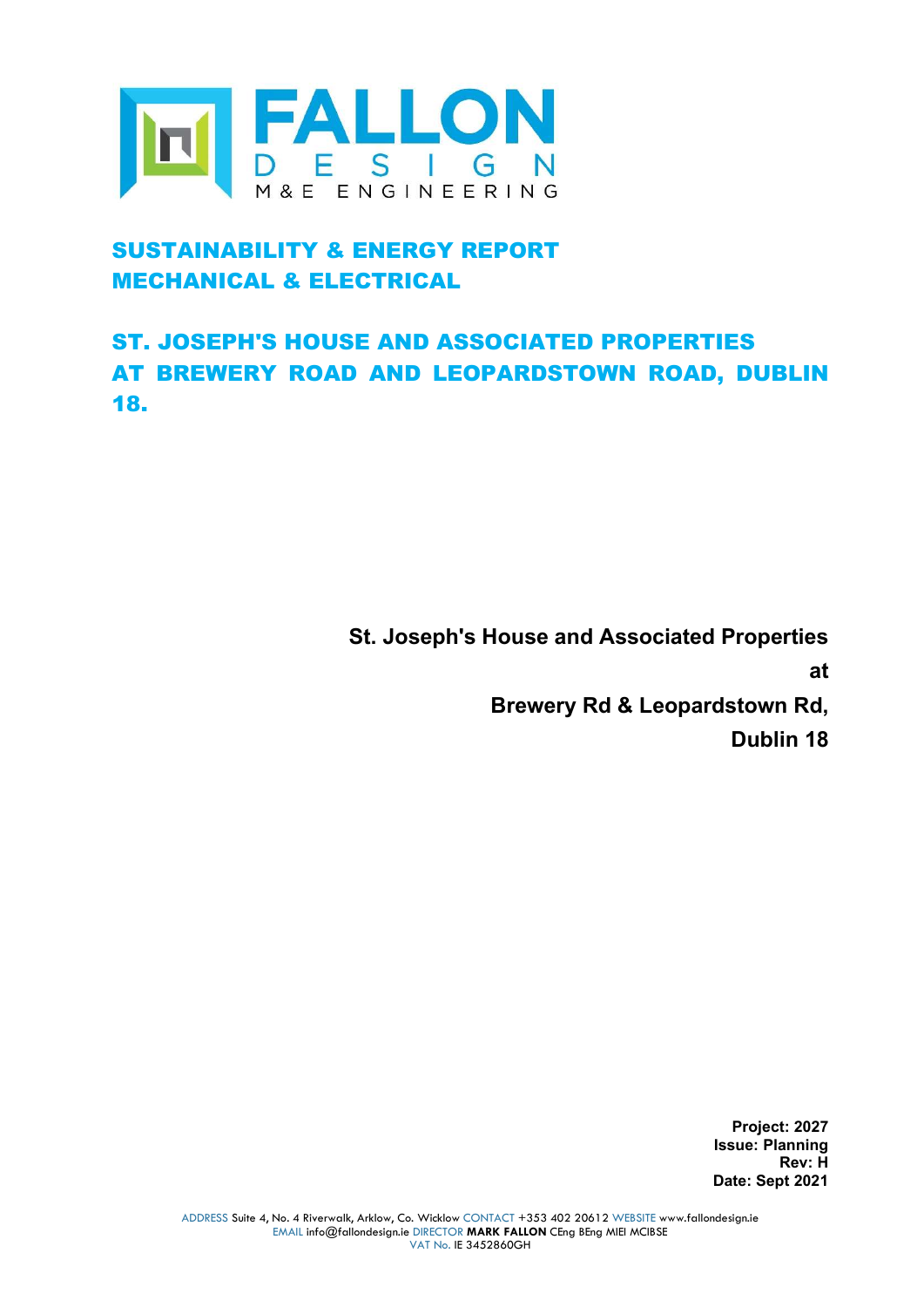

## **Contents:**

| $\mathbf{1}$ . |                                                                           |  |
|----------------|---------------------------------------------------------------------------|--|
| 2.             |                                                                           |  |
| 3.             |                                                                           |  |
|                | 3.1 Exhaust Air Heat Pump (EAHP) & Mechanical Extract Ventilation (MEV) 5 |  |
|                |                                                                           |  |
|                | 3.2.1                                                                     |  |
|                | 3.2.2                                                                     |  |
| $\overline{4}$ |                                                                           |  |
|                |                                                                           |  |
|                |                                                                           |  |
| 5.             |                                                                           |  |
|                |                                                                           |  |
| 6.             |                                                                           |  |
|                |                                                                           |  |
|                |                                                                           |  |
|                |                                                                           |  |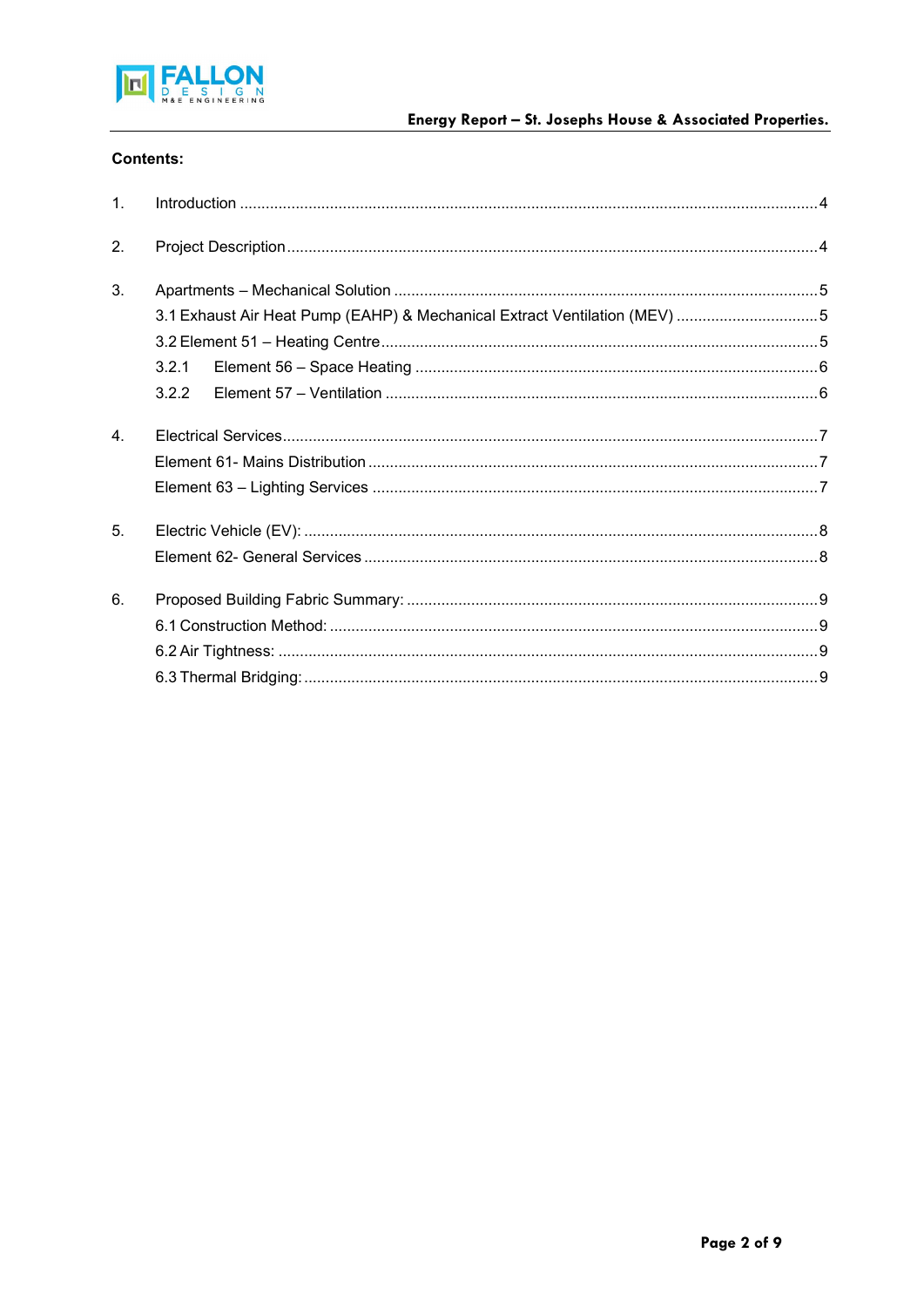

## Project Details:

| Project:                   | St. Joseph's House and Associated Properties<br>at Brewery Road and Leopardstown Road, Dublin 18 |
|----------------------------|--------------------------------------------------------------------------------------------------|
| Client:                    | Homeland Silverpines Ltd.<br>Sandford Road,<br>Ranelagh,<br>Dublin 8.                            |
| Architect:                 | <b>OMP</b> Architects<br>The Church,<br>St. Ann's<br>Milltown.                                   |
| Planning Consultant:       | <b>Brock McClure</b><br>63 York Road,<br>Dun Laoghaire                                           |
| <b>M&amp;E Consultant:</b> | Fallon Design Ltd.<br>Suite 4, No. 4 Riverwalk,<br>Arklow,                                       |

## Document Details:

**Co.** Wicklow

| <b>Version</b> | $\mathsf{I}$ Title $\mathsf{I}$ | <b>Author</b>     |
|----------------|---------------------------------|-------------------|
| Rev E          | Sustainability & Energy Report  | Fallon Design Ltd |
| Rev F          | Sustainability & Energy Report  | Fallon Design Ltd |
| Rev G          | Sustainability & Energy Report  | Fallon Design Ltd |
| Rev H          | Sustainability & Energy Report  | Fallon Design Ltd |

## Distribution Details:

| <b>Name</b> | <b>Method</b> | <b>Issue Date</b> | <b>Revision</b> |
|-------------|---------------|-------------------|-----------------|
| Design Team | E-Mail        | 12.06.2020        |                 |
| Design Team | E-Mail        | 06.08.2021        |                 |
| Design Team | E-Mail        | 13.09.2021        | G               |
| Design Team | E-Mail        | 16.09.2021        |                 |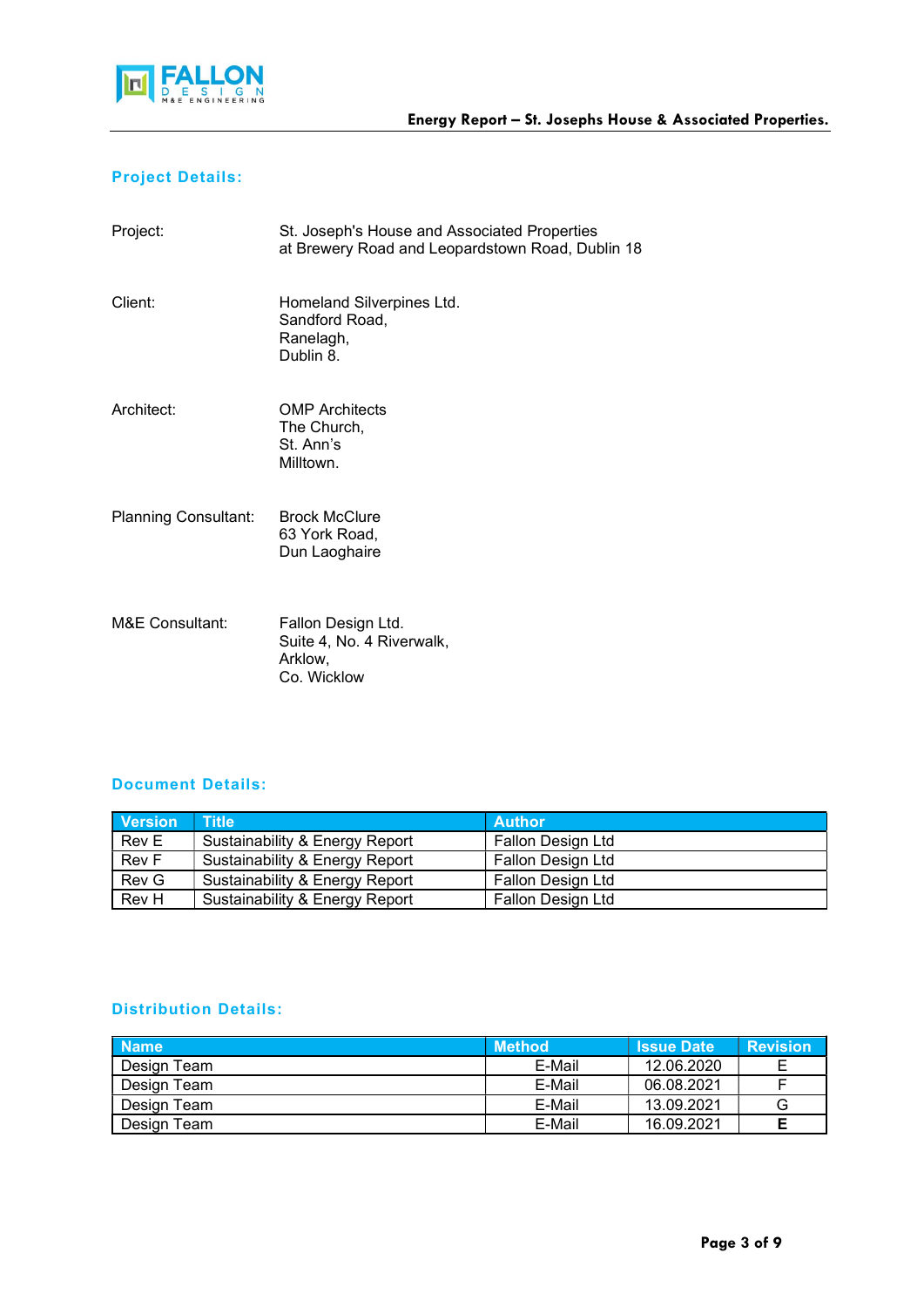



## 1. Introduction

The following report will set out the mechanical and electrical strategy including Part L compliance for the proposed 2nd phase of the residential development at St. Joseph's House and Associated Properties at Brewery Road and Leopardstown Road, Dublin 18. The compliance will be in accordance with the latest 2019 Part L: Conservation of Fuel & Energy – Dwellings.

## 2. Project Summary

The development will consist of a new residential and mixed use scheme to include apartments, residential amenity space, a café and a childcare facility as follows:

- The demolition of 10 no. properties and associated outbuildings at 'Madona House' (single storey), 'Woodleigh' (2 storeys), 'Cloonagh' (2 storeys), 'Souk El Raab (2 storeys), 'Welbrook' (2 storeys), 'Calador' (2 storeys), 'Alhambra' (2 storeys), 'Dalwhinnie' (2 storeys), 'Annaghkeen' (2 storeys) and 'The Crossing' (single storey) (combined demolition approx. 2,291.3 sq m GFA)
- The refurbishment, separation and material change of use of Saint Joseph's House (a Protected Structure, RPS No. 1548) from residential care facility to residential use and a childcare facility; and the construction of a new build element to provide for an overall total of 463 no. residential units, residential amenity space and a café as follows:
	- $\circ$  Block A (5 storeys) comprising 49 no. apartments (13 no. 1 bed units, 33 no. 2 bed units and 3 no. 3 bed units);
	- o Block B (4 7 storeys) comprising 88 no. apartments (28 no. 1 bed units, 57 no. 2 bed units and 3 no. 3 bed units);
	- $\circ$  Block C (5 7 storevs) comprising 115 no. apartments (26 no, studio units, 26 no. 1 bed units and 57 no. 2 bed units and 6 no. 3 bed units);
	- o Block D (5 10 storeys) comprising 157 no. apartments (36 no. studio unit, 40 no. 1 bed units and 81 no. 2 bed units), residential amenity areas of approx. 636 sq m and a café of approx. 49 sq m;
	- o Block E (St. Joseph's House) (2 storeys) comprising 9 no. apartments (8 no. 2 bed units and 1 no. 3 bed units) and a childcare facility of 282 sq m with associated outdoor play areas of approx. 130 sq m;
	- $\circ$  Block F (3 6 storeys) comprising 45 no. apartments (23 no. studio units, 10 no. 1 bed units; and 12 no. 2 bed units);
- Open Space (approx. 9,885 sq m)
- 259 no. car parking spaces (232 no. at basement level and 27 no. at surface level)
- 968 no. bicycle spaces (816 no. at basement level and 152 no. at surface level)
- 10 no. motorcycle spaces (all at basement level)
- Vehicular Access
- Basement Areas
- Substations and Switch Rooms
- All associated site development works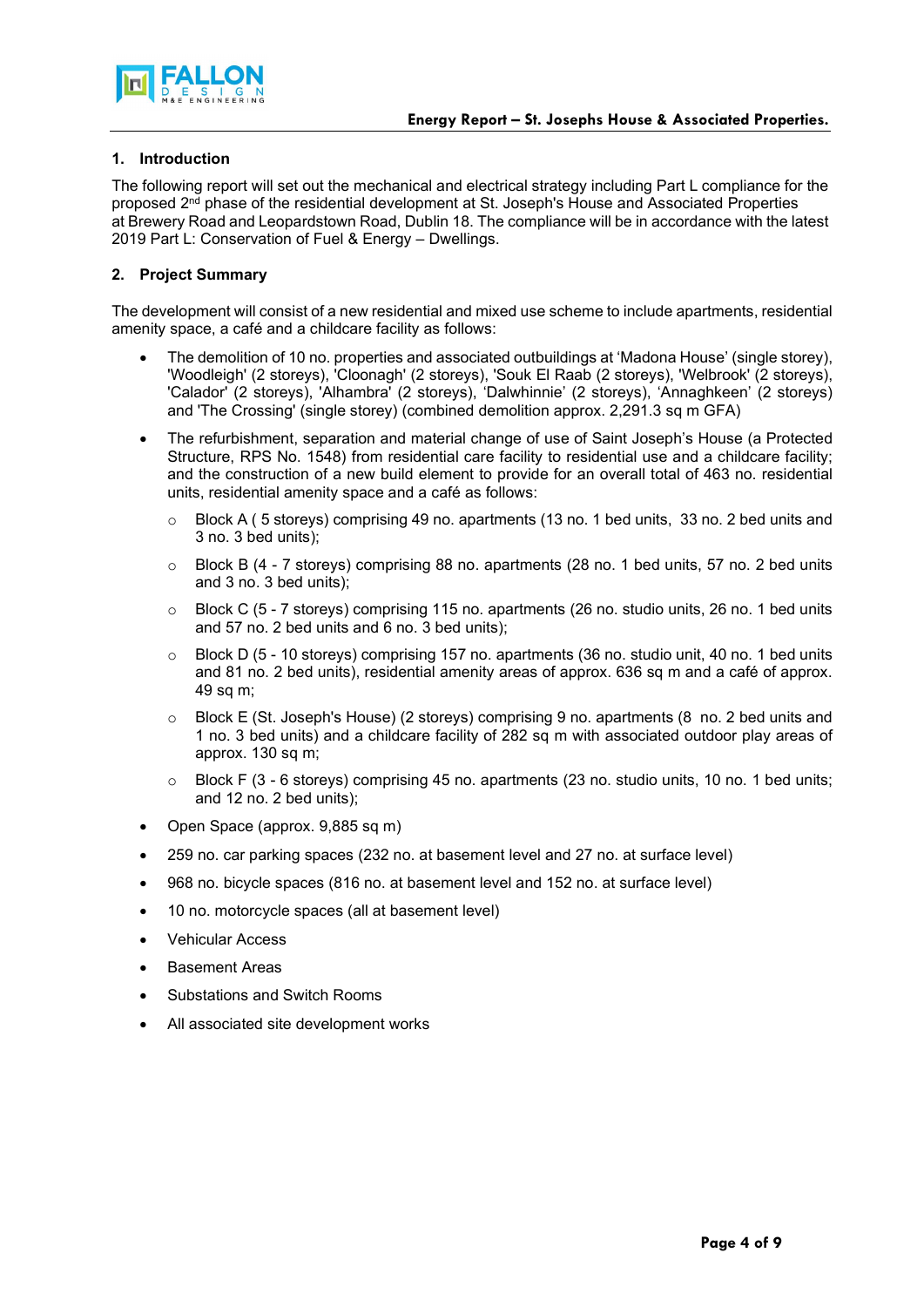



#### 3. Apartments – Mechanical Solution

### 3.1 Exhaust Air Heat Pump (EAHP) & Mechanical Extract Ventilation (MEV)

The heating and hot water strategy shall be used for the apartments in the development in accordance with current Part L of the building regulations and compliance demonstrated with the latest edition of the DEAP software.

#### 3.2 Element 51 – Heating Centre

The proposed heating and hot solution for the apartments shall be designed as an exhaust air heat pump. An Exhaust Air Heat Pump (EAHP), is an energy recycling system. It extracts energy from the warm air as it leaves the home via the ventilation system and uses it to heat the radiators and Domestic Hot Water (DHW).

The installation of an EAHP is self-contained within each apartment and only requires an ESB connection and standard mains water connection.

An exhaust air heat pump can satisfy the heating requirements of a well-insulated apartment in some of the coldest conditions. When working efficiently, it can reduce energy consumption of heating by up to 50% when compared to conventional heating systems.

If there is an extended period of cold weather the heat pump will call on a suitably sized back up heater to assist in meeting the apartments heating requirement.

The extracted air from the wet rooms is passed through the ducting into the heat pump. At this point, if there is a heat or hot water demand, the air passes through the heat pumps evaporator, which transfers the heat into the heat pump's refrigerant circuit.

The cooled air is then discharged from the unit and exhausted outside. Meanwhile, the vapour compression cycle of the heat pump raises the temperature of the refrigerant and transfers the extracted heat into a water-based system that can either heat the domestic hot water via a coil in an indirect cylinder or heat the building via radiators.

The EAHP is controlled with a touchscreen wall controller in each apartment with a phone app function as standard.

A local 200 litre hot water storage cylinder shall be located in a hot press of each apartment and meets the demands of the resident's hot water. An electric immersion shall be installed for boost and fast recovery of the cylinder if required.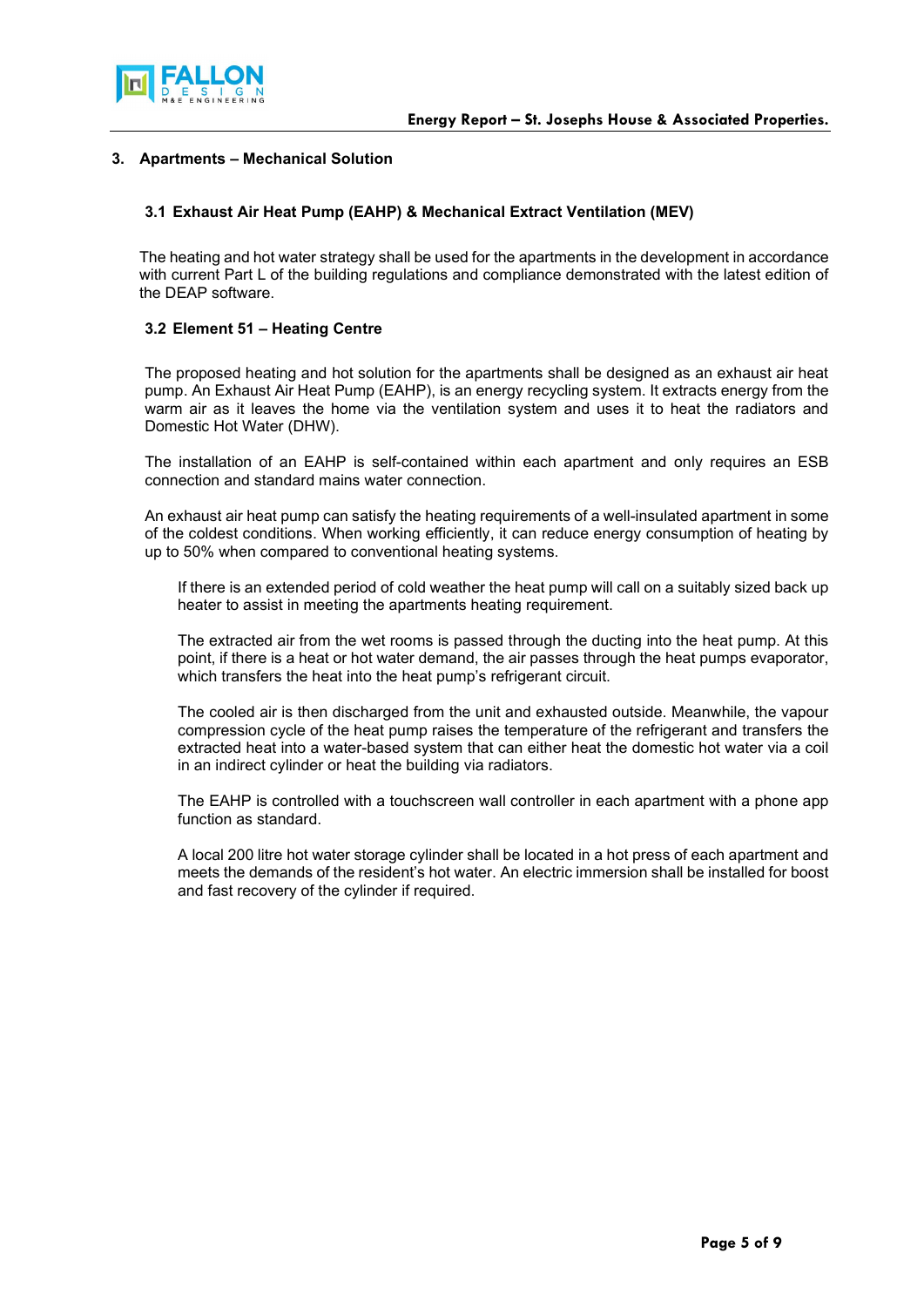

#### 3.2.1 Element 56 – Space Heating

The units will be heated with steel, horizontal panel radiators in each room of the units and designed for the operating temperature of the heat pump.

Each unit shall have two heating zones, the first zone will be the main open plan kitchen / living room and the second zone will be the bedrooms.

Heating control in the kitchen / living room will be with a 2-port valve and the room thermostat. Heating control in the master bedroom will be with a 2-port valve and thermostat. TRV's will control the space temperature in all other bedrooms.

## 3.2.2 Element 57 – Ventilation

The ventilation for the apartments shall be provided by the EAHP and be classed as mechanically ventilated. The central extract shall operate on the principle of mechanical extract ventilation (MEV).

MEV will be commissioned with two dedicated extract flow rates for the unit, one for background ventilation and one for boost ventilation.

- The background ventilation rate will be maintained 24/7 in order to ventilate the unit and maintain the heat pump operation volume flow rate.
- The boost ventilation will be activated by a drop-in air or water temperature and raise the volume flow rate to a maximum pre-set value.
- Passive wall inlet vents are required in all habitual rooms.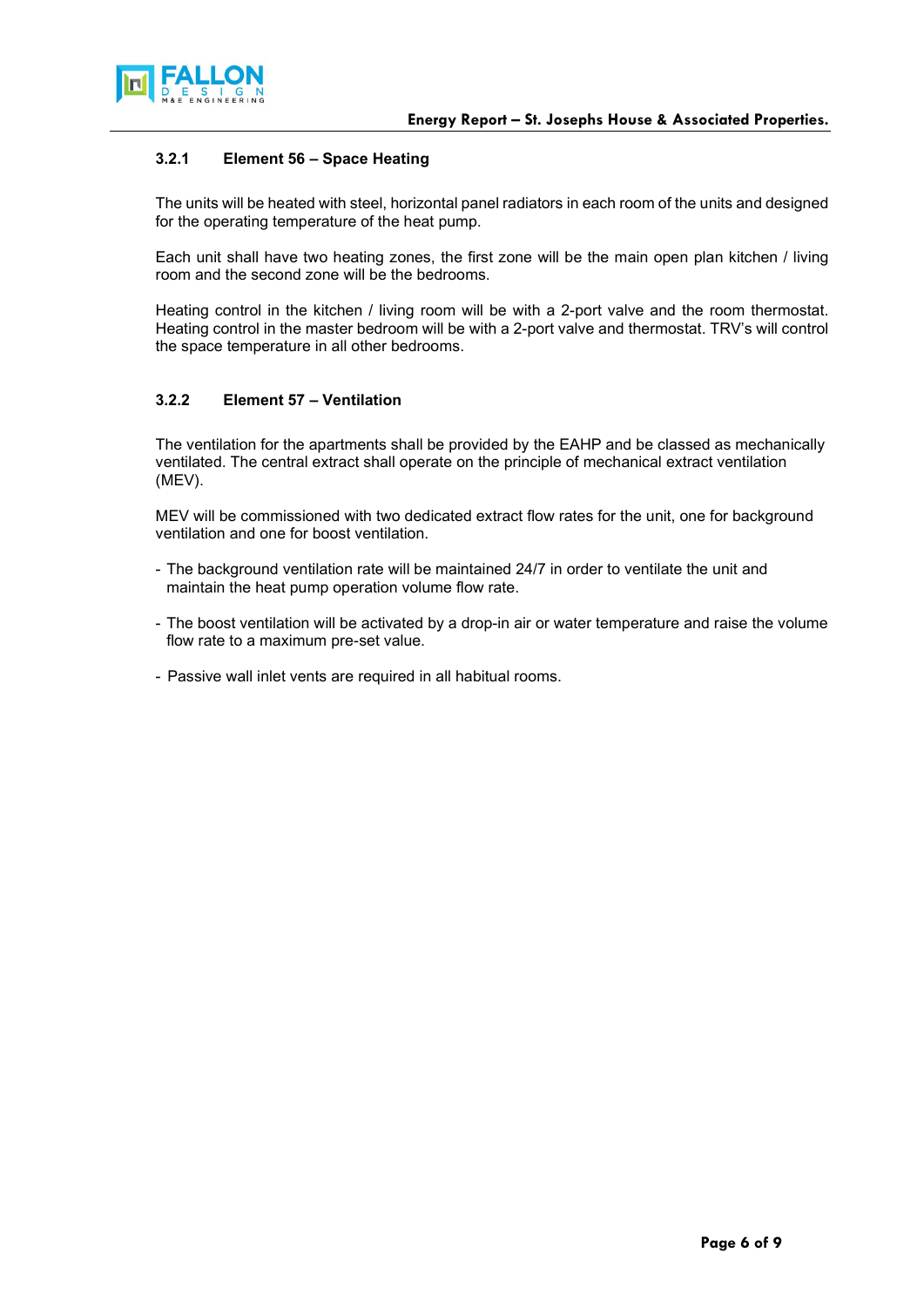

## 4. Electrical Services

#### Element 61- Mains Distribution

A new ESB electrical supply will be brought to each apartment in accordance with ETCI and ESB standards. A centrally located meter enclosure shall be provided with direct access from the public road.

#### Element 63 – Lighting Services

Low energy LED lighting shall be designed and specified in accordance the BER requirements in each unit and in the landlord areas in accordance with Part L.

Low energy LED public lighting shall be designed in accordance with CIBSE lighting guide and local County Council public lighting standards.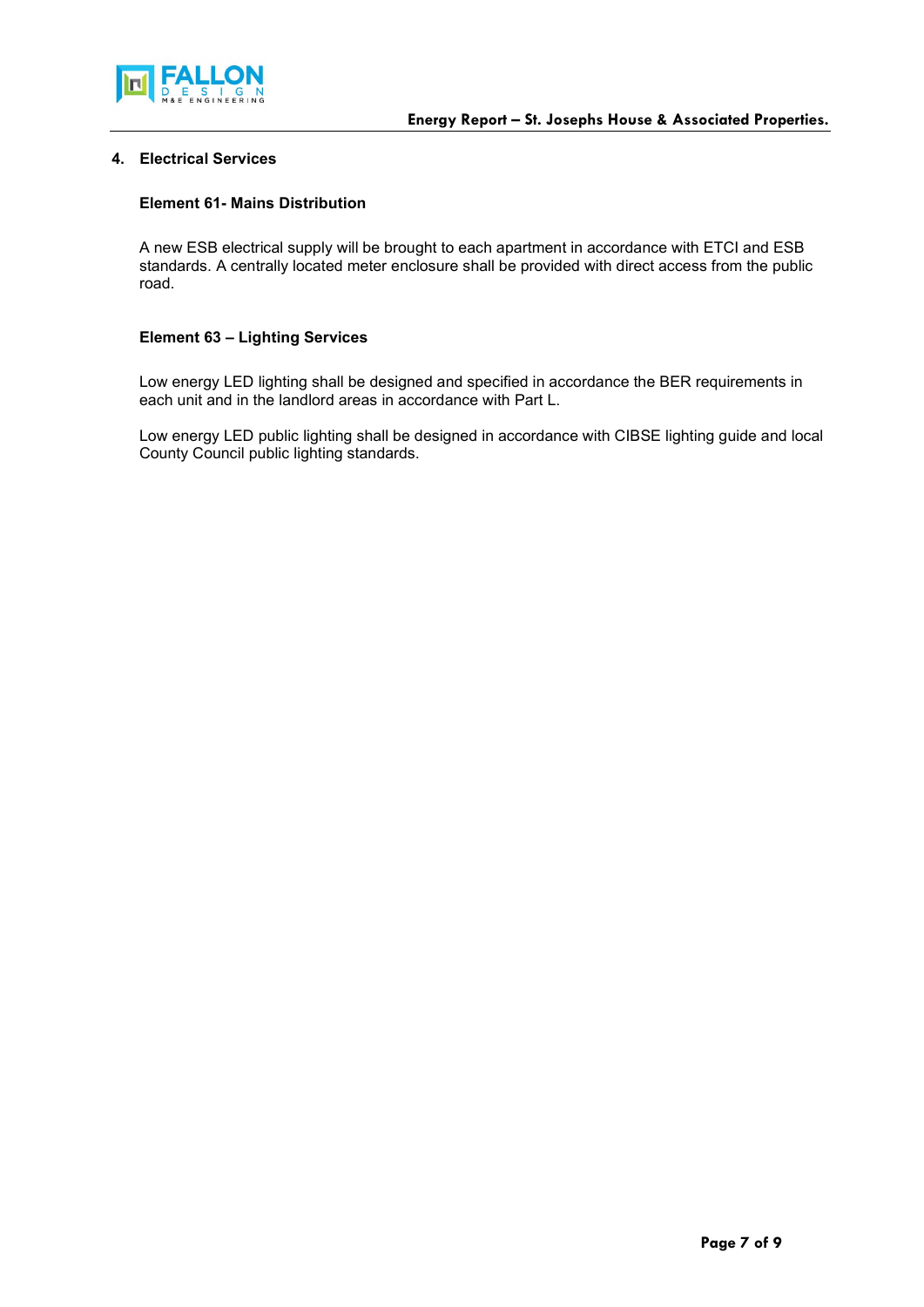

### 5. Electric Vehicle (EV):

#### Element 62- General Services

With introduction of new guidelines from the Irish government and the growing demand for alternative sources of fuel, the publics need for EV charging options is ever increasing in popularity. The following allowance will be included in the development for EV charging.

#### Apartments:

Electric car park spaces shall be provided with EV charging points for the development as per the drawings. The remainder of the apartment car park spaces shall be enabled for  $3<sup>rd</sup>$  party management company operated EV charging points. This will be managed with pre-paid open access for all residents and the number and points can be added as demand from the residents increases.

#### Visitor / Public Spaces:

Visitor spaces shall be supplied and installed with EV points to allow the visitors of the apartments charge their electric cars. The supplies will be located around the development in the dedicated visitors' spaces and ducted to ESB mini-pillars for installation and operation by a third party.